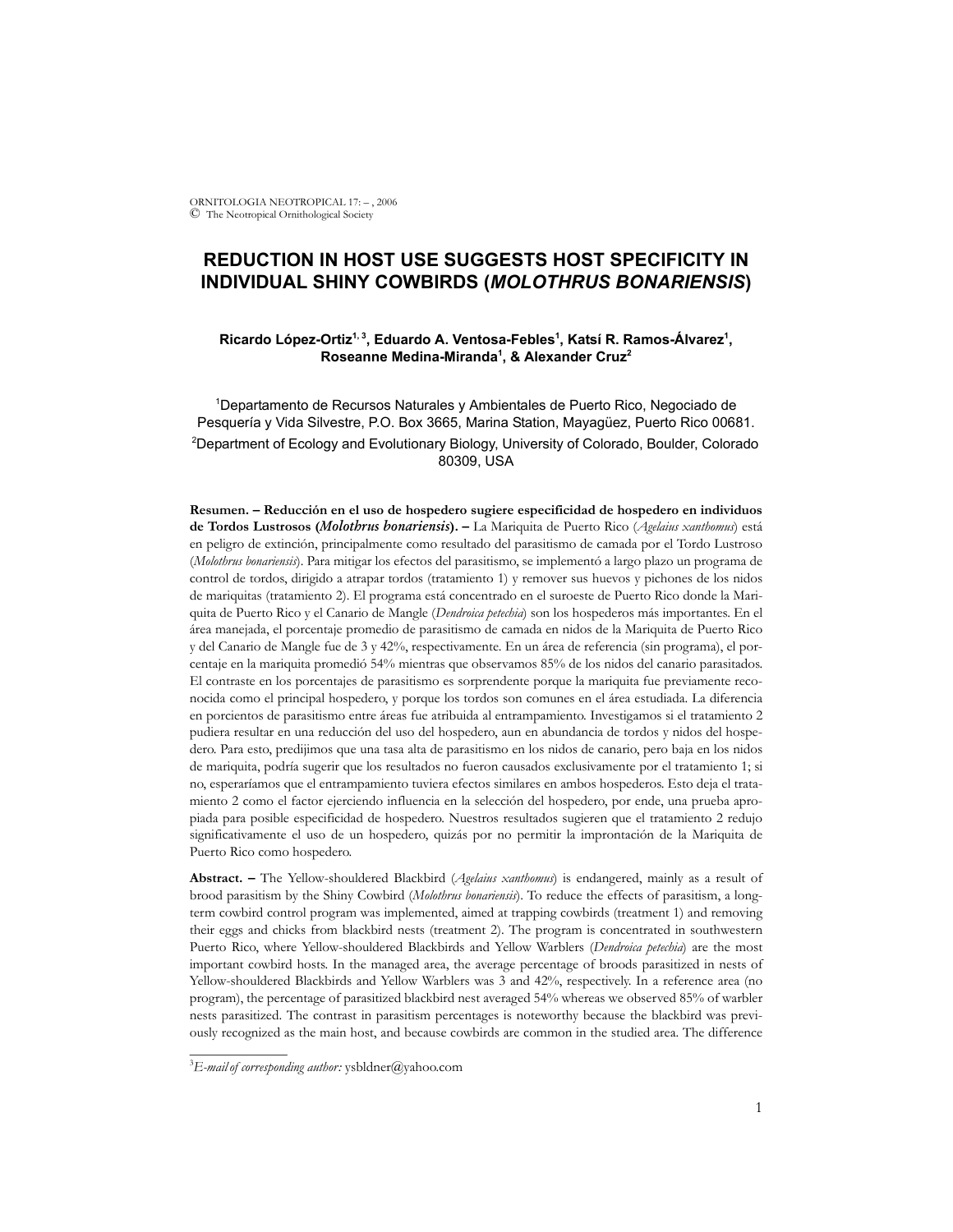in parasitism percentages between areas was attributed to the trapping. We investigate if treatment 2 would result in a reduction of host use, even in abundance of cowbirds and host nests. For this, we predicted that a high parasitism rate of warbler nests, but low for blackbird nests, would suggest that results were not caused exclusively by treatment 1; otherwise, we would expect trapping to have similar effects on both hosts. This leaves treatment 2 as the factor exerting influence on host selection, hence, an appropriate test of possible host specificity. Our results suggest that treatment 2 decreased significantly a host use, perhaps by not allowing the imprinting of a Yellow-shouldered Blackbird as a host. *Accepted 12 January 2006.*

**Key words:** *Agelaius xanthomus, Dendroica petechia,* host selection, *Molothrus bonariensis*.

## INTRODUCTION

The Shiny Cowbird (*Molothrus bonariensis*) is an obligate brood parasite, native to South America, Trinidad and Tobago, that has expanded its range into the West Indian region (Post & Wiley 1977, Cruz *et al.* 1985, 1989; Lowther & Post 1999). This bird probably reached Puerto Rico by "island hopping" through the Lesser Antilles during the 1940s, parasitizing populations of Yellow Warblers (*Dendroica petechia*) (Friedmann *et al.* 1977, Post & Wiley 1977), although it was first reported in Puerto Rico in 1955 (Grayce 1957). Similar to the well-studied Brown-headed Cowbird (*M. ater*), theShiny Cowbird (henceforth SHCO) has been reported to use over 200 host species (Friedmann & Kiff 1985, Ortega 1998).

In Puerto Rico, Yellow-shouldered Blackbirds (*Agelaius xanthomus*) and Yellow Warblers are considered high-quality host species (Wiley 1988). From 1975 to 1983, 91% of Yellow-shouldered Blackbirds and 63% of Yellow Warblers nests studied were parasitized (Cruz *et al.* 1989). The high incidence of parasitism found in blackbird nests of lowland Puerto Rico ranked it as the primary host (Post & Wiley 1977, Cruz *et al.* 2005).

The Puerto Rico Department of Natural and Environmental Resources (PRDNER 2004), the United States Fish and Wildlife Service (USFWS 1996), and the International Union for Conservation of Nature (IUCN 2001) considered the Yellow-shouldered Blackbird (henceforth YSBL) as an endangered species. Brood parasitism was identified as the primary factor contributing to the decline of YSBL in the second half of the  $20<sup>th</sup>$ century (Post & Wiley 1976, 1977; Cruz *et al.* 1985, Wiley 1985, Cruz *et al.* 2005). The largest population in Puerto Rico occupiesthe mangrove swamps of southwestern Puerto Rico (Fig. 1), primarily the Boquerón State Forest (henceforth BSF). In 1982, the PRD-NER, through a cooperative agreement with the USFWS, initiated a control program aimed at trapping SHCO and monitoring YSBL reproduction in southwestern Puerto Rico (Wiley *et al.* 1991, USFWS1996, Cruz *et al.* 2005). From 1993 until present, the program mainly used repeat-capture traps strategically distributed at Pitahaya (a sector within the BSF - the main YSBL breeding ground) and in the main feeding grounds of SHCO around the BSF (Fig. 1). Starting in 1991, SHCO eggs and chicks were removed from YSBL artificial nest structures to enhance the host's reproductive success, and this strategy is still in practice. From 1996 to 1999, only 2.7 % of 858 YSBL nests were parasitized within the BSF, and no significant difference in parasitism rates were detected between artificial nest structures and nests in natural substrates. Almost every YSBL nest was purged of SHCO eggs or chicks during that period (López-Ortiz *et al.* 2002).

The success of the control program and its long duration (Cruz *et al*. 2005) presented an opportunity to test hypotheses about host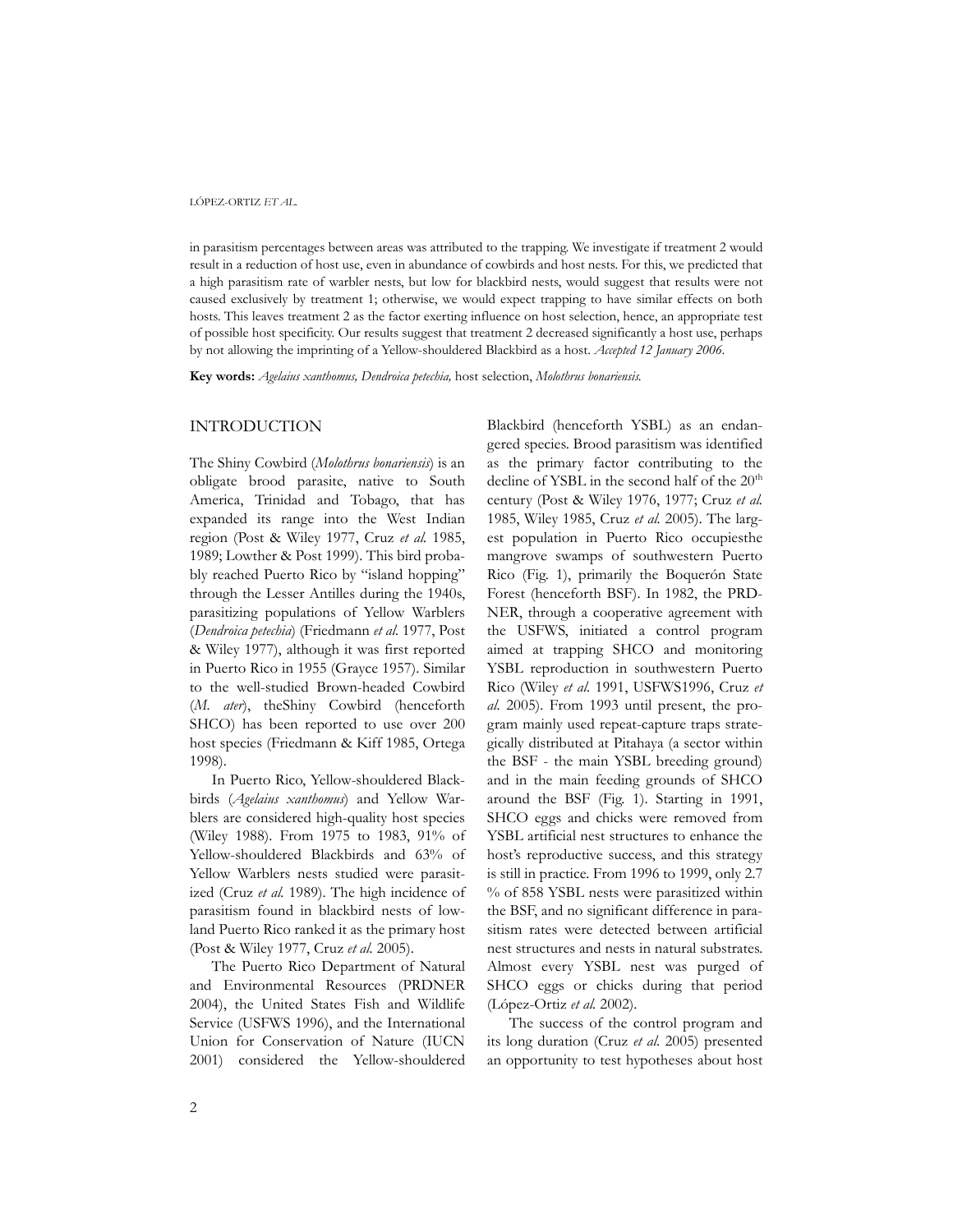

FIG. 1. Puerto Rico showing the study area, including managed area (BSF; striped zones), reference area (Ceiba, Guánica, Guayama, Salinas and Santa Isabel), area of Shiny Cowbird eggs and chicks removal (Pitahaya), Shiny Cowbird traps (black squares) and blackbirds' roosts within the BSF (black dots).

selection by SHCO. Specifically, we were interested in determining if treatment 2 (cowbird egg and nestling removal) would result in a reduction in host use even with abundance of cowbirds and host nests. This may clarify if individual SHCO are being specific toward a host species. Additionally, although behavioral imprinting in avian brood parasites has only been reported in captive *Vidua* finches (Nicolai 1964, 1974; Payne *et al*. 1998, 2000; Sorenson *et al.* 2003), we were also interested in evaluating if a reduction in host use by SHCO could be a result of imprinting. In this model, an adult SHCO will preferentially parasite hosts of the same species as its foster parents. It follows that host selection is intimately related to host nest success in producing SHCO fledglings.

To test these hypotheses (reduction in host use and imprinting), we first tested the null hypothesis of no difference in the percentages of YSBL or Yellow Warbler (henceforth YWAR) nests parasitized between a managed area with SHCO control program and a reference area with no control program. The YWAR was the other high-quality host species, relatively abundant and nesting near YSBL, mainly within black mangrove (*Avicennia germinans*) patches. The paired approach permitted a SHCO to make a choice between both high-quality host species and ensured that habitat characteristics were similar, thus, not a confounding factor (see Post & Wiley 1977, Gates & Gysel 1978, Chace *et al.* 2002). We predicted that a higher frequency of parasitism in the reference area would suggest that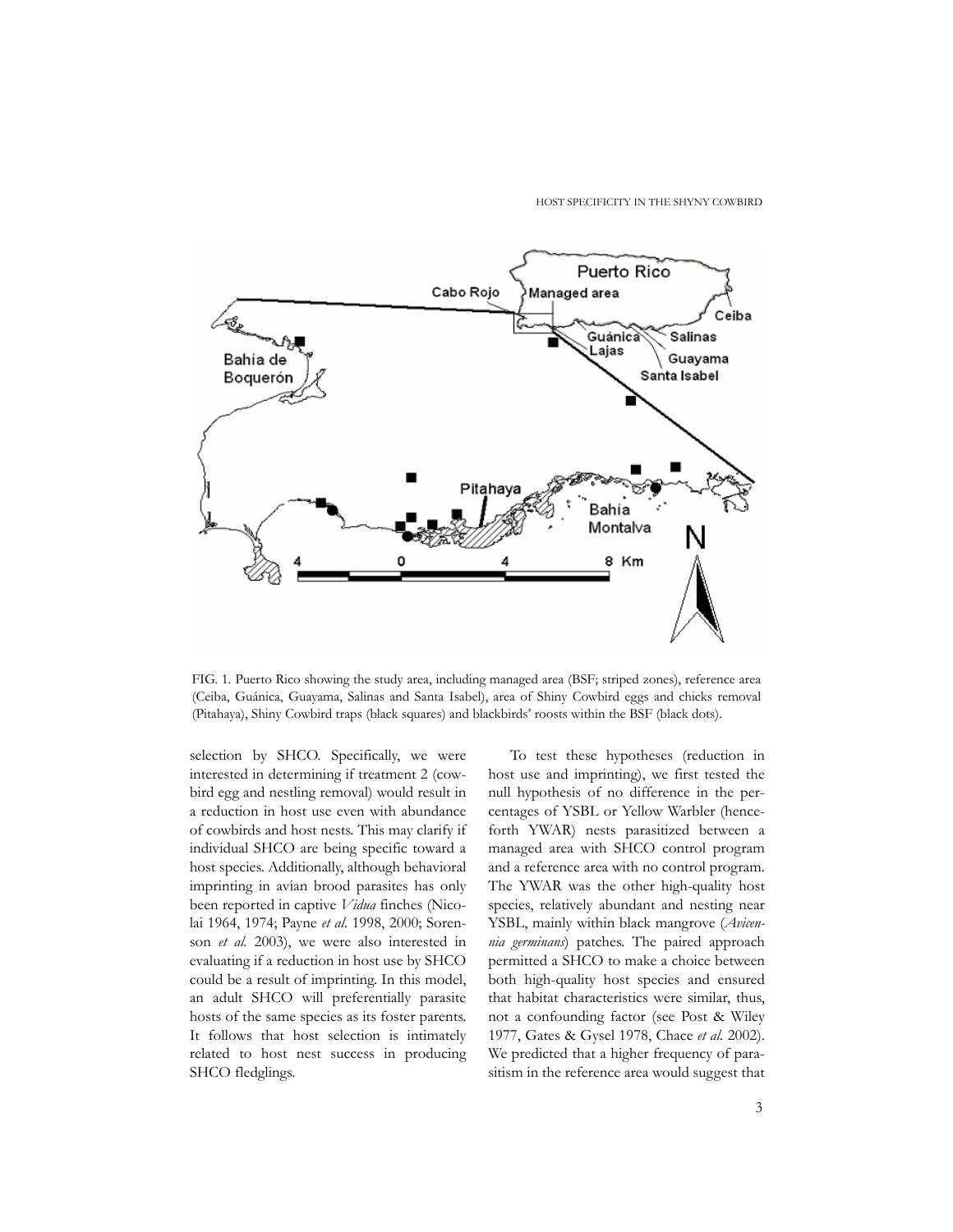the control program contributed to reduce parasitism rates.

We also tested the null hypothesis of no difference in parasitism within the managed area between the two host species. We predicted that a high parasitism percentage of YWAR nests but low for YSBL nests (as found from 1996 to 1999; Lopez-Ortiz *et al.* 2002) would suggest that results were not exclusively caused by treatment 1 (trapping cowbirds); otherwise, we would expect trapping to have similar effects on both hosts. This leaves treatment 2 as the factor exerting influence on host selection and host specificity, hence, an appropriate test of possible imprinting*.* We assumed that imprinting functions as recently described by Hoffman (1996). In other words, imprinting is neither rapid nor irreversible, and for this kind of social bonding to occur, the imprinted subject provided stimulation that was pleasurable and comforting enough to innately stimulate the production of endorphins, just as in parental care by foster parents.

#### STUDY AREA

We conducted this study mainly along the coast of southern Puerto Rico, between the municipalities of Cabo Rojo and Salinas and the municipality of Ceiba (Fig. 1). The managed or treatment area was defined as the coastal fringe from Bahía de Boquerón at Cabo Rojo to Bahía Montalva in the municipality of Lajas at the eastern end, primarily within the BSF. The habitat within the BSF is preserved; therefore, for a detailed description, see Wiley (1985). The reference area was defined as the coastal fringe from the municipality of Guánica in the west to the southeastern municipality of Salinas and mangroves within the Roosevelt Road Naval Station at the municipality of Ceiba, eastern Puerto Rico (Fig. 1). The reference area contained (Fig 1; Ceiba, Guánica, Guayama, Salinas and Santa Isabel) four pre-surveyed small populations of YSBL (USFWS1996), probably the only population remnants beside Mona and Monito Islands (islets between Puerto Rico mainland and Hispaniola) and southwestern Puerto Rico.

## **METHODS**

We meticulously searched for YSBL and YWAR active nests (nest containing host or SHCO eggs or nestlings), in the reference and managed areas, from May to August of 2000, 2001, and 2003. We monitored every YSBL (in artificial nest structures and natural substrates) and YWAR nest weekly to determine the presence of SHCO eggs or chicks. Whereas blackbirds and other species congregate in large groups within their roosting sites, we counted the SHCO as they entered or left the roosts within the BSF to estimate their abundance (Post & Wiley 1976, Post 1982, Post & Post 1987). Counts were conducted during two mornings (06:00-08:00) and two afternoons (16:00–19:00) during three consecutive days, before (March) and after (August) the YSBL reproductive seasons of 2000, 2001, and 2003.

The parasitism proportions were transformed with ARCSINE, a recommended transformation for percentages and proportions (Sokal & Rohlf 1995) to analyze differences in a two-way ANOVA with the computer program SPSS (1999) for MS Windows. With the same computer program, chi-square tests were used to compare the incidence of parasitism before and after the cowbird control program was implemented, between the managed and the reference area, and between hosts. For further comparisons the raw data are presented. Descriptive statistics are given as mean and standard deviation (SD) and significance was set at 0.05.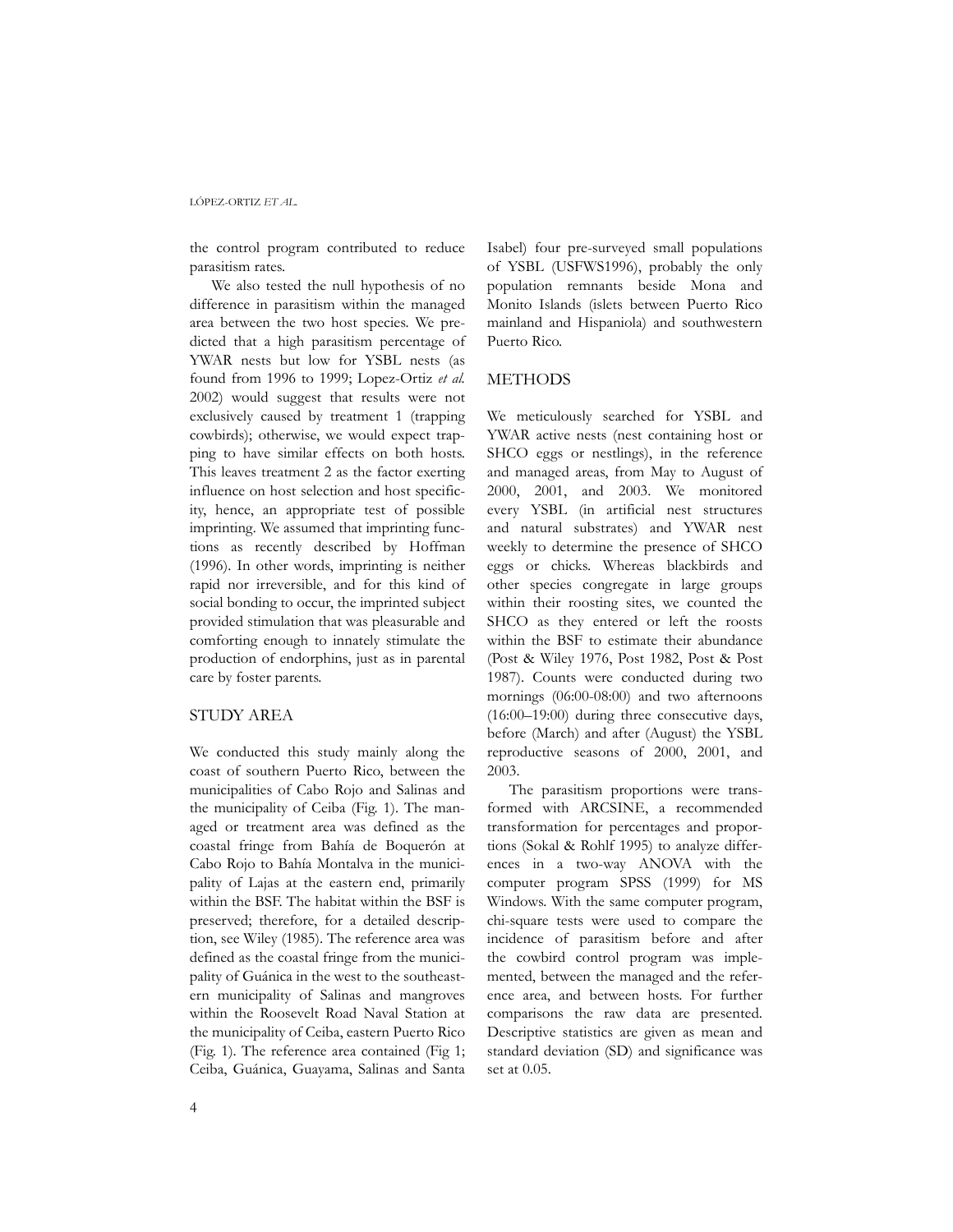TABLE 1. Number of active and parasitized nests of Yellow-shouldered Blackbirds (YSBL) and Yellow Warblers (YWAR) in reference (municipalities of Cabo Rojo and Lajas) and managed (municipalities of Ceiba, Guánica, Guayama, Salinas, and Santa Isabel) areas during the summer of 2000, 2001, and 2003.

|             |             |                     | Reference   | Manages       |        |             |               |
|-------------|-------------|---------------------|-------------|---------------|--------|-------------|---------------|
| Species     | Year        | Active <sup>1</sup> | parasitized | $\frac{0}{0}$ | Active | parasitized | $\frac{0}{0}$ |
| YSBL        | 2000        | 18                  | 8           | 44            | 296    | $\theta$    | $\theta$      |
| YSBL        | 2001        | 2                   |             | 50            | 325    | 12          | 4             |
| YSBL        | 2003        | 12                  | 5           | 42            | 306    | 17          | 6             |
| Annual Mean | $2001 - 03$ | 11                  | 5           | 45            | 108    | 10          | 3             |
| YWAR        | 2000        |                     |             |               | 14     |             | 50            |
| YWAR        | 2001        |                     |             |               | 82     | 15          | 18            |
| YWAR        | 2003        | 13                  | 11          | 85            | 69     | 39          | 57            |
| Annual Mean | $2001 - 03$ | 13                  | 11          | 85            | 55     | 20          | 42            |

<sup>1</sup>Nests with eggs and/or chicks.

## RESULTS

The area intensively surveyed within black mangrove forests followed a zigzagged pattern of 2.5 and 2.4 km<sup>2</sup> in the reference and managed area, respectively. Within the managed area, the YSBL and YWAR nests were within 400 m from each other. In contrast, no YSBL nest was found within the black mangrove forests at the reference area. Within the reference area, YSBL nests were found only in suburban and industrial environments at Ceiba, Guánica, Guayama, and Salinas with reproductive data available only from nests at Ceiba (at approximately 56 km from Guayama), Guánica (at approximately 80 km from Guayama), and Guayama (Fig. 1). The average annual parasitism in YSBL nests within the managed and reference area was  $3.3\%$  (SD = 3.1) and  $45.3\%$  (SD = 4.2), respectively (Table 1). The average annual parasitism in YWAR nests within the managed area was 41.7% (SD = 20.8), whereas  $85.0\%$ was found in the reference area (Table 1; 2003). These percentages differed significantly between area and between host species (Two-way ANOVA; Table 2). The percentages were higher at the reference area in both species (Tables 1 and 2). When the species were tested individually between areas, the percentages in YSBL nests differed significantly ( $\chi^2$  = 174.241, df = 1,  $P < 0.001$ ), as did YWAR ( $\chi^2$ )  $= 287.737$ , df  $= 1, P < 0.001$ ).

The difference between species in the percentages of parasitized nests was significant within the managed area ( $\chi^2$  = 623.539, df = 1,  $P < 0.001$ ) and within the reference area ( $\chi^2$  $=$  41.051, df = 1,  $P \le 0.001$ ), and the YWAR nests had a higher incidence of parasitism in both areas (Table 1).

We compared the overall parasitism found within the managed areas with the parasitism reported in YSBL and YWAR nests before cowbird control was implemented (Cruz *et al.* 1989). The following parasitism percentages are given for Ceiba, and BSF, respectively. From 1975–76, brood parasitism was found in every YSBL nest ( $n = 18$  and 35). Similarly, from 1980–83, brood parasitism was found in all (n = 14) and 97% (n = 93) of the YSBL nests. In YSBL nests within the managed areas, the overall percentages were higher before the control program was implemented  $(\chi^2 = 25.176, df = 1, P < 0.001)$ .

In YWAR nests, the overall parasitism percentages found were  $11\%$  (n = 19) and zero (n = 3), from 1975–76. From 1980–83, brood parasitism was found in  $91\%$  (n = 34)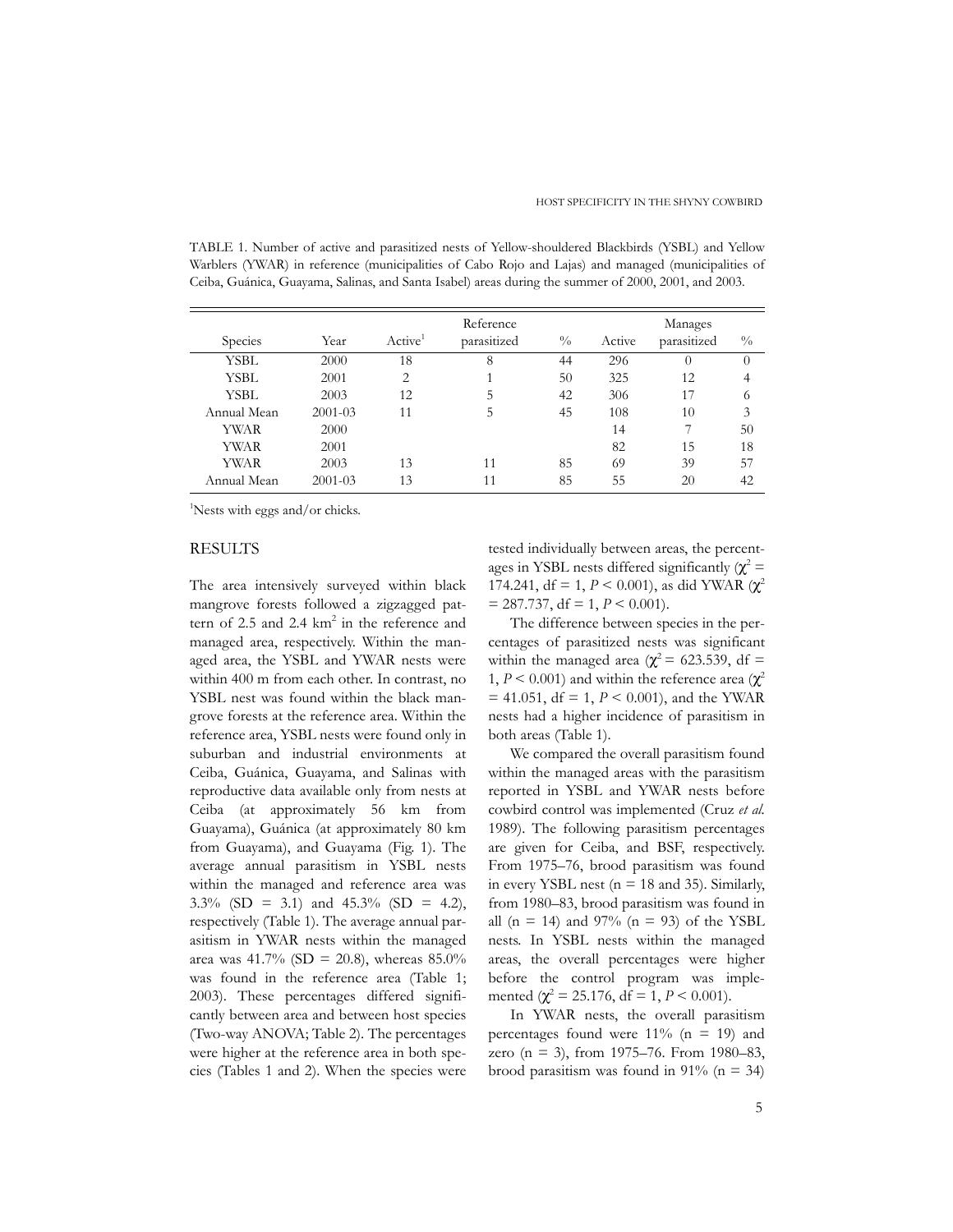TABLE 2. Two-way ANOVA comparing parasitism between species (Yellow-shouldered Black Bird and Yellow Warbler) and areas during the summer of 2000, 2001, and 2003. Managed areas are within the municipalities of Cabo Rojo and Lajas and reference areas within the municipalities of Ceiba, Guánica, Guayama, Salinas, and Santa Isabel.

| Source          | Sum of squares | df | Mean square | F       | Sig.  |
|-----------------|----------------|----|-------------|---------|-------|
| Corrected model | 0.799          | 3  | 0.266       | 14.795  | 0.004 |
| Intercept       | 1.915          |    | 1.915       | 106.355 | 0.000 |
| Species         | 0.450          |    | 0.450       | 24.992  | 0.002 |
| Areas           | 0.517          |    | 0.517       | 28.686  | 0.002 |
| Species*areas   | 1.000E-02      |    | 1.000E-02   | 0.555   | 0.484 |
| Error           | 0.108          | 6  | 1.801E-02   |         |       |
| Corrected total | 0.907          | Q  |             |         |       |

and  $23\%$  (n = 48) of the YWAR nests. These percentages were similar to the ones found within the managed areas ( $\chi^2$  = 1.926, df = 1,  $P = 0.165$ .

We also compared the overall percentages of parasitism in the reference area to the parasitism reported before management, from 1975 to 1983 (Cruz *et al.* 1989). The YSBL reference parasitism was significantly lower than the percentages before management ( $\chi^2$  $= 198.597$ , df  $= 1$ ,  $P < 0.001$ ). The YWAR reference percentage was higher to the percentage before management ( $\chi^2$  = 57.909, df  $= 1, P \leq 0.001$ .

In 1998, 22 SHCO eggs were removed from YSBL artificial nest structures. This is particularly interesting because every egg was characterized by having a light blue background color instead of bone white as usual.

At roost sites, during March 2000, 2001, and 2003, 148, 91, and 148 SHCO were counted, respectively. During August 2000, 2001, and 2003, 1042, 538, and 1097 SHCO were counted, respectively. Therefore, on average the population of SHCO using the roost sites increased 6.79 (SD =  $0.78$ , n = 3) times in each reproductive season.

## DISCUSSION

*Managed vs reference areas***.** We believe that

almost all active YSBL nests were monitored. As the managed and reference areas surveyed are probably the only population remnants within the Island, we conclude that the sample size was close to the total population of YSBL nests in Puerto Rico. Although the YSBL nests sample size was smaller in the reference area, the small population size surveyed at roosting sites assure that it was indeed representative. Even though nests of YWAR were more inconspicuous and less aggregated than blackbird nests (Cruz *et al.* 1985, 1989), the search effort was thorough enough to ensure that the sample size was also representative of the studied areas.

The relatively high percentage of parasitized YSBL nests (52%) in the reference area compared to the managed area (3%) did not occur by chance alone (i.e., significant twoway ANOVA). The long-term effect of removing cowbirds and their offspring within the managed area most likely caused the difference in parasitism between areas. Before management (1973–1982), the parasitism percentage reported for YSBL in the BSF was 95% (191/202) (Wiley *et al.* 1991, Cruz *et al.* 2005). We believe that although the parasitism pressure was lower in the reference area, it has not changed considerably from pre-management figures in BSF. Perhaps the statistical difference may be attributed to differences in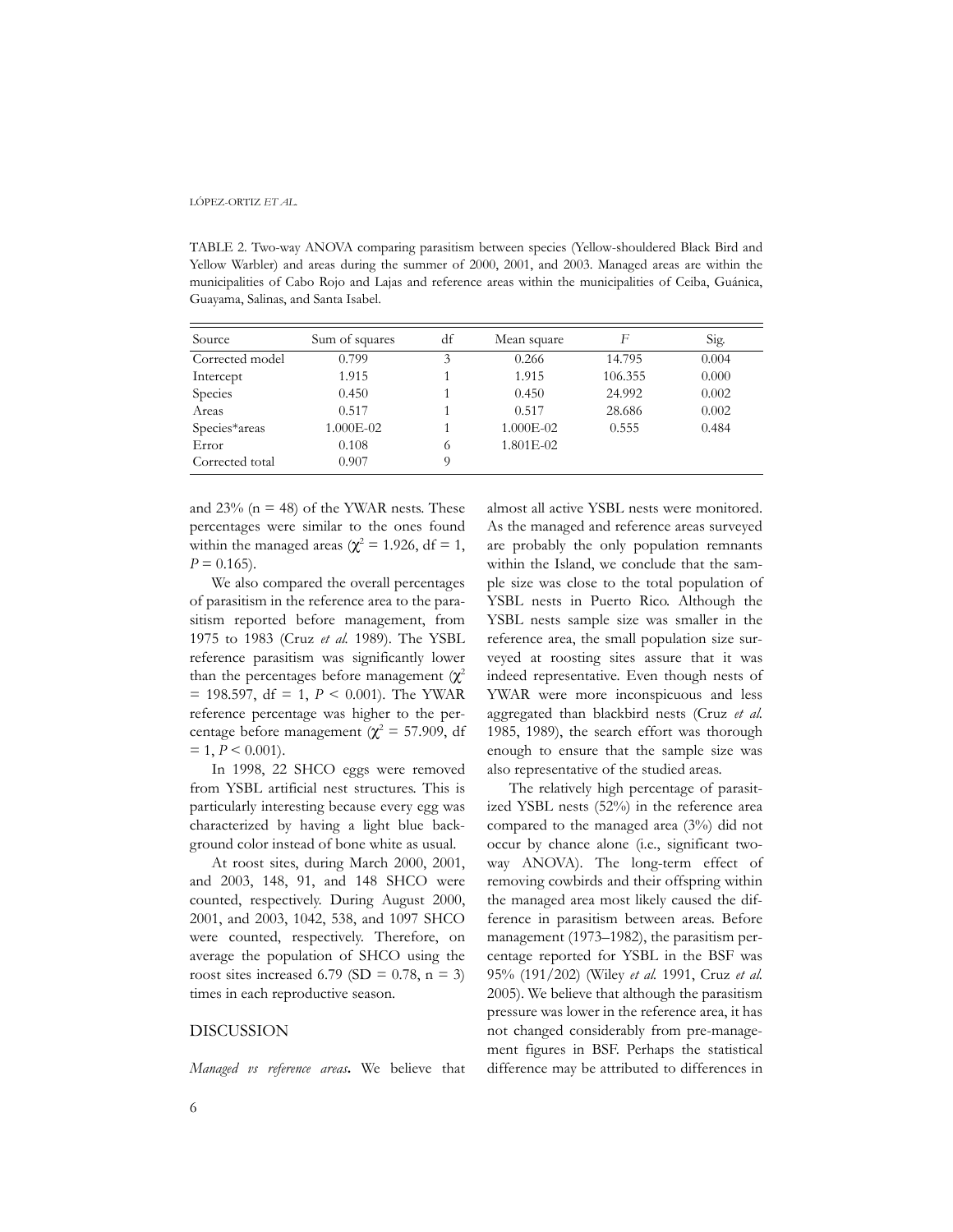habitat. Although we try a paired approach to ensure that habitat characteristics were similar, YSBL nests found within the reference areas were in upland and not in mangrove habitat, a factor that may influence the availability of YSBL nests to SHCO (Post & Wiley 1977, Gates & Gysel 1978, Chace *et al*. 2002). On the other hand the reduced size and the spaced distribution of the population remnants could affect the availability of these nests to the SHCO population (see Wiley 1985).

The parasitism percentage recorded in two high-quality host species within the managed area is mainly the result of the SHCO control program. In 7 years (including from 1996 to 1999; López-Ortiz *et al.* 2002), we recorded low parasitism percentages in YSBL nests within the managed area. Furthermore, the average parasitism recorded in YWAR nests within the managed area in 2000, 2001, and 2003 was half (0.42) the percentage found in 2003 (0.85) in similar areas with no SHCO control. An earlier study (Cruz *et al.* 1985) suggests that the parasitism rate found in YWAR was higher before management. From 1975 to 1982, 64% of the YWAR nests were parasitized in the BSF (Cruz *et al.* 1985).

Within the managed area, YWAR nests were more heavily parasitized than the YSBL nests. The difference in parasitism percentage between host nests was unexpected if we assumed that treatment 1 alone was responsible for reducing parasitism percentages. This contrasts to earlier parasitism percentages which were higher in YSBL than in YWAR nests in areas where they were found together (Cruz *et al.* 1989). From 1975 to 1976, all  $(n = 53)$  YSBL nests and 9% of the YWAR nests (n = 22) were parasitized at Roosevelt Road Naval Station and BSF. Similarly, from 1980 to 1983, parasitism percentages of 97% and 29% were found in nests of YSBL ( $n = 107$ ) and YWAR ( $n = 82$ ), respectively.

*Reduction in host use***.** Our study suggests that removal of cowbird offspring from blackbird nests has resulted in a reduced use of the main host of the SHCO. From 1991 to 2003, every SHCO egg or chick has been removed from the YSBL artificial nest structures, causing a drop to near zero parasitism in YSBL nests within the managed area (Cruz *et al*. 2005, López-Ortiz *et al*. 2002). Thus, hosts other than the YSBL reared SHCO chicks within the managed area.

In an earlier study, Wiley (1985) suggested that host shifting in the Shiny Cowbird might be caused by the scarcity of the primary host, the YSBL. This appears to be the case in the reference areas of mangrove habitat, where no YSBL nests were found and YWAR has become the principal SHCO host. On the contrary, this is unlikely in the managed area, as the YSBL population in BSF has increased from an estimated population of 300 individuals in 1981–1982 (Wiley *et al.* 1991) to a population close to 800 individuals (Cruz *et al.* 2005). The high number of YSBL nests encountered, the proximity between YWAR and YSBL nests (within 400 m in the managed area), and the proximity of nests of both species to SHCO roost sites, imply that nests of both species were effectively available to the SHCO. The reduction in the use of YSBL as a host should not be related to SHCO surveillance during the act of offspring removal by researchers and subsequent host avoidance. Because, in contrast to old world cuckoos (Zahavi 1979), SHCO lays and abandons the eggs (but see Sealy 1992, Lorenzana & Sealy 1998). Our findings also suggest that this reduction in host use should be the result of individual host specificity and probably host imprinting. Thus, a SHCO raised by YWAR would, as an adult, prefer to parasitize a YWAR nest.

*Host specificity***.** Brood parasitism is generally analyzed at the population level often neglect-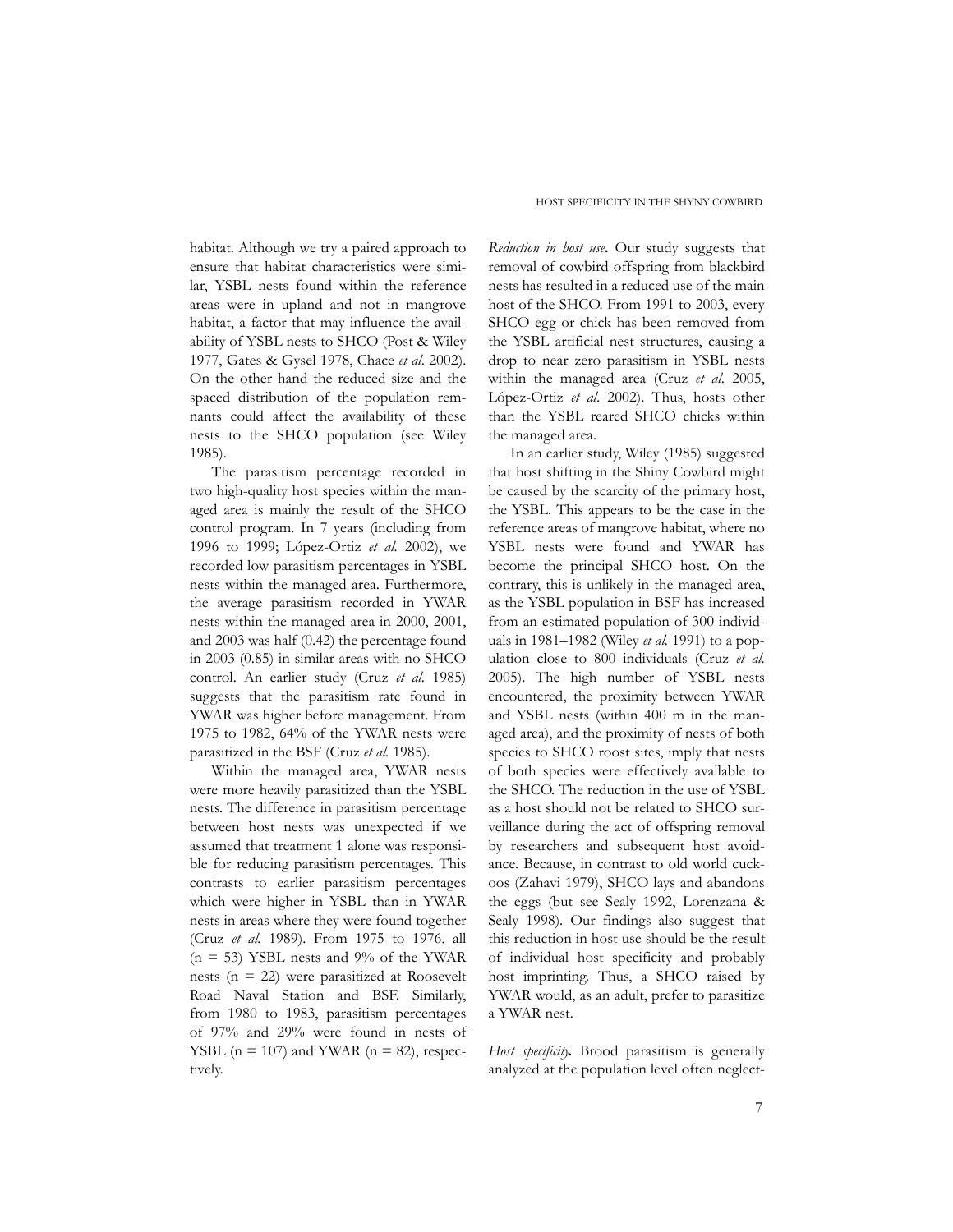ing the differences among the parasitism habits of individual parasites. However, research at the individual level can display important information on host composition and parasitism strategy. As confirmed by several works based in niche theory and the generalist-specialist dichotomy, a population with a narrow niche width must necessarily be composed of individuals with either narrow or wide niches, or a combination of both (i.e., Putman & Wratten 1984, Pianka 1988, Amundsen *et al.* 1996). Therefore, a broad niche width may be the result from either a true generalist behavior of each individual of a population on different hosts (high within individual variation) or a specialization of the individuals of the population on different hosts (high between individual variation).

Studies in the related Brown-headed Cowbird suggest that some individual females may be host specialists (Walkinshaw 1949, McGeen & McGeen 1968, Alderson *et al.* 1999). In the Brown-headed Cowbird, each female's eggs are more similar to one another than to cowbird eggs in the local population in size, color and pattern of spots (Dufty 1983, Payne 1998). Some researchers reviewed by Gibbs *et al.* (1997) suggested that Brown-headed Cowbirds may act as host specialist based on the observation of cowbird and hosts eggs morphology. Typically, SHCO eggs are easily differentiated from the YSBL eggs because the formers possess a white background color and a smaller size (Post & Wiley 1977). But, as observed by Post & Wiley (1977), we have found a few SHCO eggs with a light-blue background color, which make them quite similar to the YSBL eggs. The 22 bluish SHCO eggs found only in YSBL artificial nest structures during 1998 also suggest individual host specialization, because it is probable that those eggs came from the same flock or the same female.

*Imprinting hypothesis.* Mayfield (1960) suggested

that cases of parasitic specialization of individual birds in generalist species (e.g., cowbirds) might be related to imprinting or learning of the host during parental care (see Friedmann & Kiff 1985). Recently, Gibbs *et al.* (1997) did not detect different races among young Brown-headed Cowbirds that were reared in nests of different hosts. Later Alderson *et al.* (1999) found that half of the female Brown-headed Cowbirds laid their eggs in the nests of the Red-winged Blackbird (*A. phoeniceus*). These two results, obtained in the Delta Marsh of Manitoba, are indeed expected within the imprinting hypothesis. Genetic difference is not likely at the race level because imprinting may change from one generation to another (Payne 1977). In addition, it is expected a higher use of imprinted hosts. The use of the imprinted host will also depend on its availability to cowbirds (e.g., a small remnant population of a couple of YSBL may not be available to the few cowbirds raised, and therefore imprinted, by the same couple during the previous breeding season). The imprinting hypothesis can be proved genetically if the proportion of host species used by sibling cowbirds, within the same generation period, is compared against the proportion of the same host species used at random. For such study the host species availability should be considered. The host species availability may depend on its intrinsic characteristics (e.g., nest type, nutritional needs, and aggressiveness toward cowbirds) and abundance, as well as habitat characteristics and cowbird abundance. No difference among the proportion of different hosts species used by sibling cowbirds at the same generation period might be expected in nesting habitats with high cowbird density (no control program) or few host nests available. Under such circumstances, a gravid female will be obligated to use any available nest, even a nest already used by another cowbird. This might be a difficulty to overcome in testing the proportion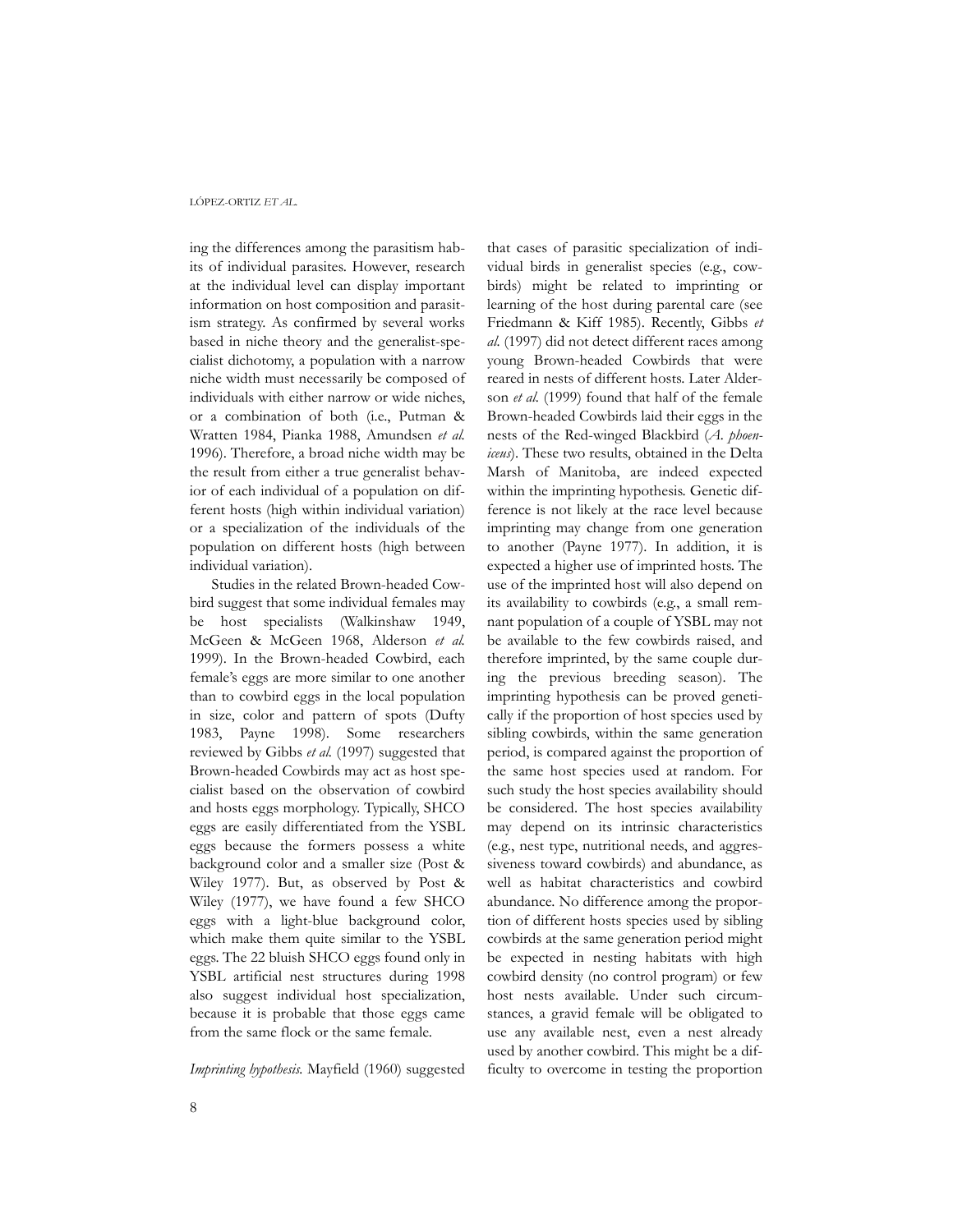of hosts used by sibling cowbirds at Manitoba, where "the density of cowbirds was much higher than in other study populations" (Alderson *et al.* unpubl. *in* Gibbs *et al.* 1997).

Although SHCO have been characterized as host generalist (Ortega 1998), our results (obtained from host nests within the same habitat, with a SHCO control program and plenty of high-quality host nests), strongly imply that host specificity is occurring in this species at the individual level. This generalist species (at a population level) should consist of specialist individuals or a combination of specialist and generalist individuals. However, even the specialist individuals may change their strategy under extreme conditions where host specificity is impaired by the lack of the imprinted host. We searched fruitlessly in the published literature for comparative studies related to cowbird parasitism in study sites with a cowbird control program and plenty of high-quality host nests. The best comparable work was an unpublished study generously shared with us by J. W. Wiley (pers. com. with A. Cruz). In the next paragraph, we give a brief description of his work to further support our findings.

The J. W. Wiley study also provided strong support of host specificity and behavior development in SHCO when young are reared by different host species in Puerto Rico. At Roosevelt Roads Naval Station, Wiley did several cross-fostering manipulations among host species, involving Blackwhiskered Vireos (*Vireo altiloquus*), Stripeheaded Tanagers (*Spindalis portoricensis*), YSBL, and YWAR in mangrove habitats. Approximately 60 cowbird nestlings were banded with unique combination of color leg bands at the nests of the above hosts, with the majority of nestlings banded at YWAR nests. During 18 months, the openness of the mangrove habitat allowed ease of observations of the banded birds and host nests. The extensive observations of host nests subsequently confirmed a

host-specific individual strategy of these banded birds. Thus, SHCO which were raised by YWAR returned as adults to parasitize YWAR.

Our study, and the observation provided by Wiley, indicated that host specialization is occurring at the individual level. As we could not discard the imprinting hypothesis, our study suggests that imprinting, as the most parsimonious explanation, might play a role in host species selection in the SHCO. Interestingly, Friedmann & Kiff (1985) suggested that host imprinting might occur in SHCO in Puerto Rico on the basis of their high use of YSBL. As noted by Alderson *et al.* (1999) for Brown-headed Cowbirds, we suspect that, unlike old world cuckoos [e.g., Common Cuckoo (*Cuculus canorus*)] (Gibbs *et al.* 1996), patterns of host use by SHCO are plastic and subject to strong environmental influence. As suggested by recent advances in the study of imprinting, behavioral imprinting is not necessarily rapid or irreversible (Hoffman 1996). A comparison of the proportion of host species used by sibling cowbirds (of both genders) at the same generation periods, against a random use of host species considering their availability, will be useful to decipher if individual specificity through imprinting is a plastic strategy available to cowbirds.

#### ACKNOWLEDGMENTS

This study was conducted concurrently with the tasks of the Yellow-shouldered Blackbird Recovery Project and sponsored by the Puerto Rico Department of Natural & Environmental Resources and the U.S. Fish & Wildlife Service. From these institutions, we wish to recognize the support given by J. Camacho, J. L. Chabert, C. Díaz, A. Falcón, M. A. García, J. Oland, M. Rivera, and S. Silander. Many other colleagues from the above institutions assisted us in the roost counts. A. Díaz-Rodríguez, D. Hengstenberg,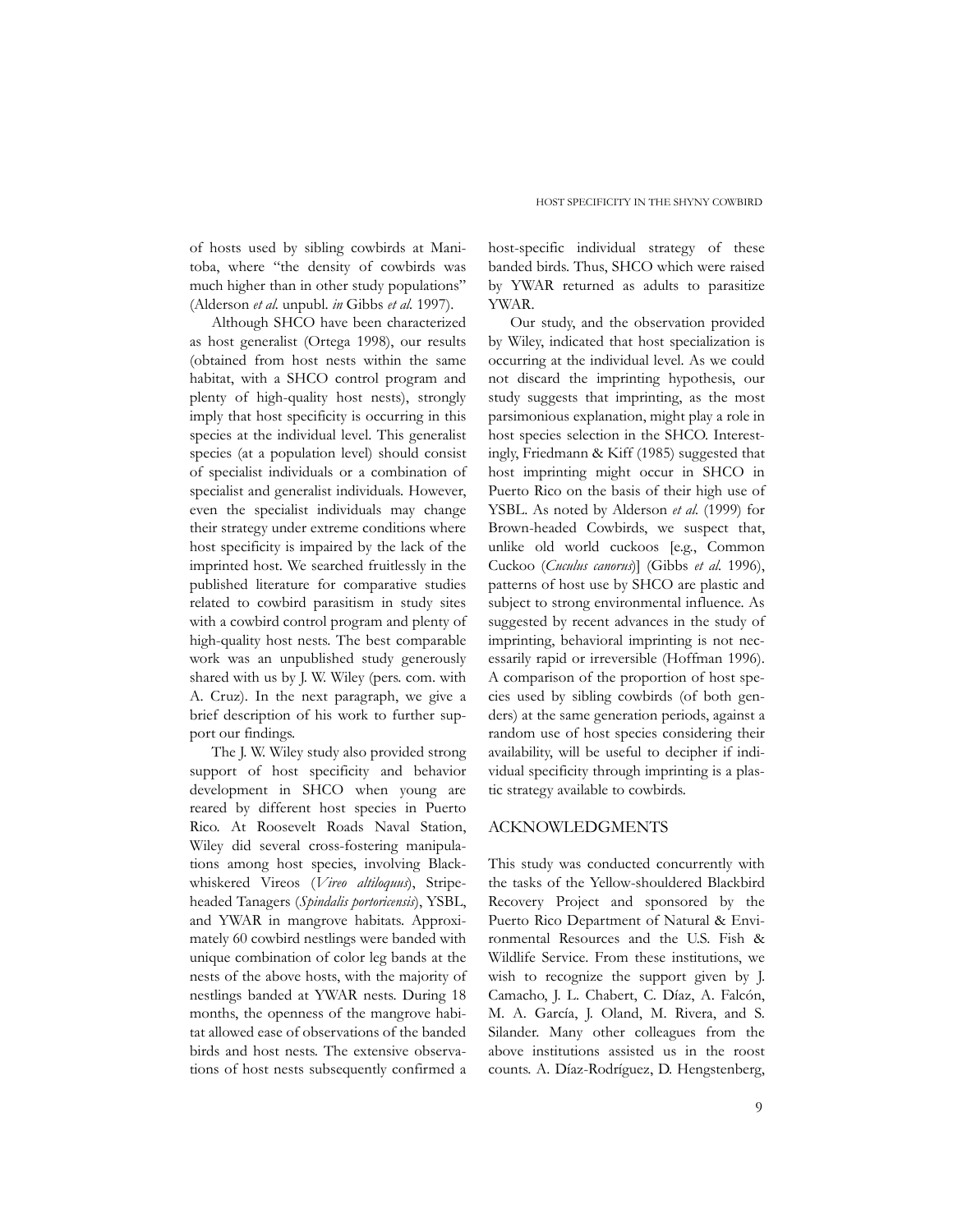I. Llierandi, Z. Marrero, M. Ramos, N. Rovira, G. L. Vélez, and M. Vincenty assisted in searching for nests. Above all, we acknowledge the help provided by H. Cabrera, L. Carlo, R. Carlo, J. M. Irizarry, C. Olaya, R. Ortiz, and V. Sánchez in allowing the use of their lands for nest searching and trap settings. J. E. Cardona, J. Collazo, A. R. Lewis, J. C. Martínez-Cruzado, an anonymous reviewer, and J. W. Wiley revised different editions of this manuscript. J. W. Wiley also shared with us and allowed the use of unpublished data from his cross-fostering experiments in the discussion of this paper. Diction was enhanced by R. Knight.

## REFERENCES

- Alderson, G. W., H. L. Gibbs, & S. G. Sealy. 1999. Determining the reproductive behavior of individual Brown-headed Cowbirds using microsatellite DNA markers. Anim. Behav. 58: 895– 905.
- Amundsen, P. A., H. M. Gabler, & F. J. Staldvik. 1996. A new approach to graphical analysis of feeding strategy from stomach contents datamodification of the Costello (1990) method. J. Fish Biol. 48: 607–614.
- Chace, J. F., J. J. Walsh, J. W. Prather, A. Cruz, & H. Swanson. 2002. Spatial and temporal activity patterns of the brood-parasitic Brown-headed Cowbird at an urban-wildland interface. Landsc. Urban Plann. 64: 179–190.
- Cruz, A., J. W. Wiley, T. K. Nakamura, & W. Post. 1989. The Shiny Cowbird *Molothrus bonariensis* in the West Indian region-biogeographical and ecological implications. Pp 519–541 *in* Woods, C. A. (ed.). Biogeography of the West Indiespast, present, and future. Sandhill Crane Press, Gainesville, Florida.
- Cruz. A., R. López-Ortiz, E. A. Ventosa-Febles, J. W. Wiley, T. K. Nakamura, K. R. Ramos-Álvarez, & W. Post. 2005. Ecology and management of the Shiny Cowbirds and endangered Yellowshouldered Blackbirds (*Agelaius xanthomus*) in Puerto Rico. Ornith. Monogr. 57: 38-44.
- Cruz, A., T. Manolis, & J. W. Wiley. 1985. The

Shiny Cowbird: a brood parasite expanding its range in the Caribbean region. Pp. 607–619. Ornith. Monogr. 36: 607–619.

- Dufty, A. M., Jr. 1983. Variation in the egg markings of the Brown-headed Cowbird. Condor 85: 109-111.
- Friedmann, H., & L. F. Kiff. 1985. The parasitic cowbirds and their hosts. Proc. West. Found. Vertebr. Zool. 2: 226–304.
- Friedmann, H., L. F. Kiff, & S. I. Rothstein. 1977. A further contribution to knowledge of host relations of the parasitic cowbirds. Smithson. Contrib. Zool. 235: 1–75.
- Gates, J. E., & L. W. Gysel. 1978. Avian nest dispersion and fledgling success in field-forest ecotones. Ecology 59: 871–883.
- Gibbs, H. L., Brooke M. L., & N. B. Davies. 1996. Analysis of genetic differentiation of host races of the Common Cuckoo, *Cuculus canorus*, using mitochondrial and microsatellite DNA variations. Proc. Roy. Soc. Ser. B 263: 89–96.
- Gibbs, H. L., P. Miller, G. Anderson, & G. Sealy. 1997. Genetic analysis of Brown-headed Cowbirds *Molothrus ater* by different hosts: data from mtDNA and microsatellite DNA markers. Mol. Ecol. 6: 189–193.
- Grayce, R. L. 1957. Range extensions in Puerto Rico. Auk 74: 106.
- Hoofman, H. S. 1996. Amorous turkeys and addicted ducklings: a search for the causes of social attachment. Authors Cooperative Inc. Publishers, Boston, Massachusetts.
- IUCN. 2001. Red list categories and criteria: Version 3.1. International Union for Conservation of Nature and Natural Resources Species Survival Commission, IUCN, Gland, Switzerland, and Cambridge, UK.
- López-Ortiz, R., E. A. Ventosa-Febles, L. R. Reitsma, D. Hengstenberg, & W. DeLuca. 2002. Increasing nest success in the Yellow-shouldered Blackbird *Agelaius xanthomus* in southwest Puerto Rico. Biol. Conserv. 108: 259–263.
- Lorenzana J. C., & S. G. Sealy. 1998. Adult brood parasites feeding nestlings and fledglings of their own species: a review. J. Field Ornithol. 69: 364–375.
- Lowther, P., & W. Post. 1999. Shiny Cowbird (*Molothrus bonariensis*). *In* A. Poole & F. Gill (eds.). The birds of North America, No. 399. The